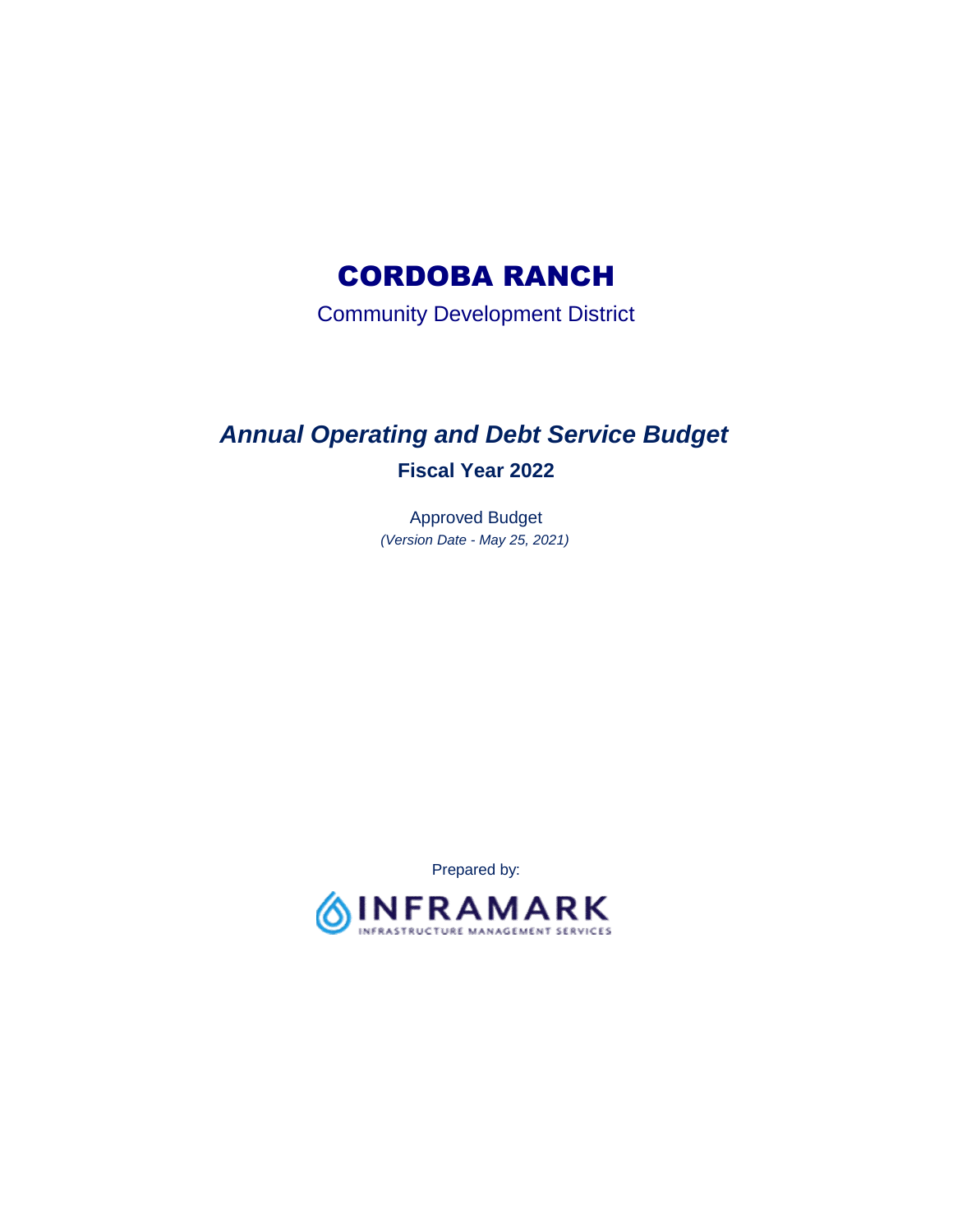# CORDOBA RANCH

Community Development District

## **Table of Contents**

## Summary of Revenues, Expenditures and Changes in Fund Balances …………………………….. Exhibit A - Allocation of Fund Balances …………………………………………………………………. **OPERATING BUDGET**  General Fund Page # 1-2 3 4-7

Budget Narrative ……………………………………………………………………………………………

### **DEBT SERVICE BUDGETS**

### Summary of Revenues, Expenditures and Changes in Fund Balances …………………………….. Series 2021 Amortization Schedule …………………………………………………………………………………….. Budget Narrative………………………………………………………………………………………………… 8 9 10

### **SUPPORTING BUDGET SCHEDULES**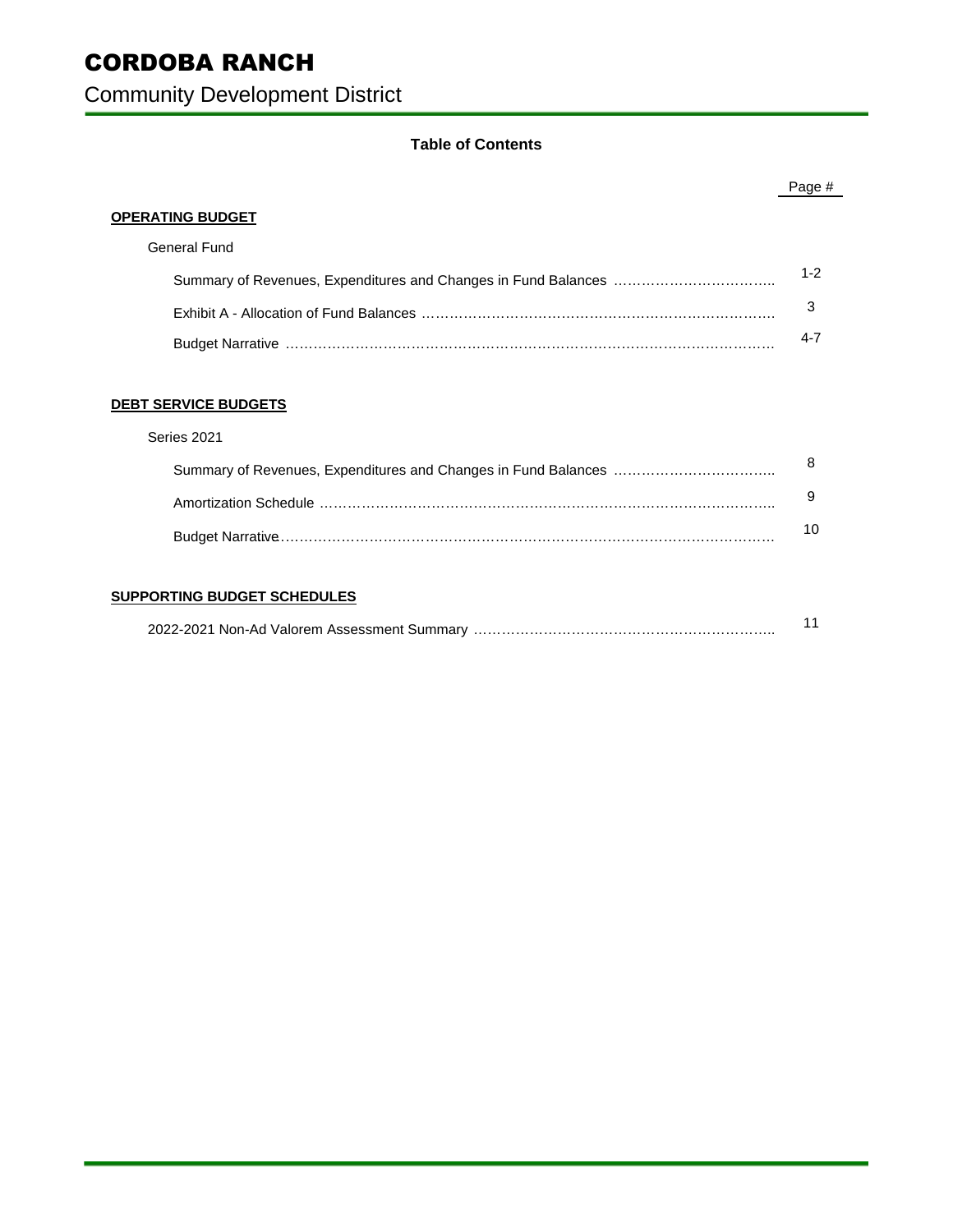# Cordoba Ranch

Community Development District

**Operating Budget** 

Fiscal Year 2022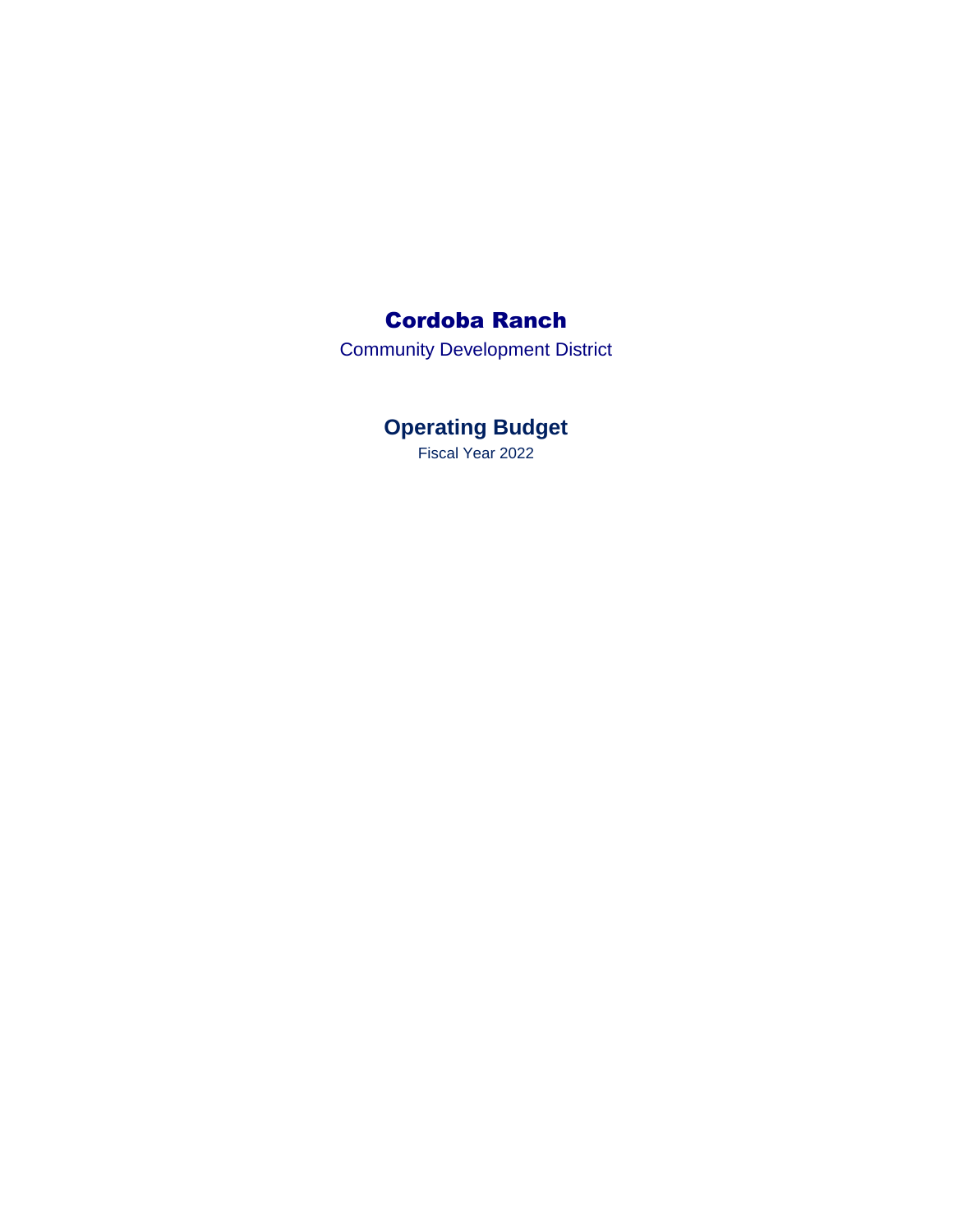### **Summary of Revenues, Expenditures and Changes in Fund Balances**

FY 2022 Proposed Budget

|                                            |                          |                          | <b>ADOPTED</b>           | <b>ACTUAL</b>            | <b>PROJECTED</b>         | TOTAL            | <b>ANNUAL</b> |  |
|--------------------------------------------|--------------------------|--------------------------|--------------------------|--------------------------|--------------------------|------------------|---------------|--|
|                                            | <b>ACTUAL</b>            | <b>ACTUAL</b>            | <b>BUDGET</b>            | <b>THRU</b>              | MAY-                     | <b>PROJECTED</b> | <b>BUDGET</b> |  |
| <b>ACCOUNT DESCRIPTION</b>                 | FY 2019                  | FY 2020                  | FY 2021                  | APR-2021                 | <b>SEP-2021</b>          | FY 2021          | FY 2022       |  |
| <b>REVENUES</b>                            |                          |                          |                          |                          |                          |                  |               |  |
| Interest - Investments                     | \$<br>7,002              | \$<br>2,979              | \$<br>3,000              | 482<br>\$                | \$<br>450                | 932<br>\$        | \$<br>950     |  |
| Interest - Tax Collector                   | 181                      | 161                      |                          | 28                       | $\blacksquare$           | 28               |               |  |
| Special Assmnts- Tax Collector             | 357,622                  | 357,623                  | 357,623                  | 485,946                  | 15,428                   | 501,374          | 501,373       |  |
| Special Assmnts- CDD Collected             | 135,125                  | 135,125                  | 135,125                  |                          |                          |                  |               |  |
| Special Assmnts- Discounts                 | (13, 382)                | (13,007)                 | (14, 305)                | (18, 766)                |                          | (18, 766)        | (20, 055)     |  |
| <b>Other Miscellaneous Revenues</b>        | $\overline{a}$           |                          |                          | 9,643                    |                          | 9,643            |               |  |
| Gate Bar Code/Remotes                      | 963                      | 1,425                    | $\overline{\phantom{a}}$ | 1,328                    |                          | 1,328            |               |  |
| <b>TOTAL REVENUES</b>                      | 487,511                  | 484,306                  | 481,443                  | 478,661                  | 15,878                   | 494,539          | 482,268       |  |
| <b>EXPENDITURES</b>                        |                          |                          |                          |                          |                          |                  |               |  |
| <b>Administrative</b>                      |                          |                          |                          |                          |                          |                  |               |  |
| P/R-Board of Supervisors                   | 1,200                    | 600                      | 3,600                    | 400                      | 1,500                    | 1,900            | 3,600         |  |
| ProfServ-Arbitrage Rebate                  | $\overline{a}$           |                          | 500                      | $\overline{\phantom{a}}$ | 500                      | 500              | 500           |  |
| ProfServ-Dissemination Agent               | 5,000                    | 5,000                    | 5,000                    | 3,000                    | 2,000                    | 5,000            | 5,000         |  |
| ProfServ-Engineering                       | 7,088                    | 7,321                    | 7,500                    | 3,583                    | 3,125                    | 6,708            | 7,500         |  |
| ProfServ-Legal Services                    | 3,354                    | 5,483                    | 7,000                    | 1,126                    | 2,917                    | 4,043            | 7,000         |  |
| ProfServ-Mgmt Consulting Serv              | 46,500                   | 46,503                   | 46,500                   | 27,125                   | 19,375                   | 46,500           | 46,500        |  |
| ProfServ-Trustee Fees                      | 3,313                    | 3,606                    | 3,500                    | 2,817                    | 683                      | 3,500            | 3,500         |  |
| <b>Auditing Services</b>                   | 3,500                    | 3,500                    | 3,500                    | 3,600                    | $\overline{\phantom{a}}$ | 3,600            | 3,600         |  |
| Postage and Freight                        | 684                      | 334                      | 1,000                    | 85                       | 417                      | 502              | 1,000         |  |
| Public Officials Insurance                 | 1,850                    | 1,850                    | 2,709                    | 1,850                    | 859                      | 2,709            | 2,137         |  |
| Printing and Binding                       | 725                      | 419                      | 700                      | 167                      | 292                      | 459              | 700           |  |
| <b>Legal Advertising</b>                   | 2,356                    | 2,959                    | 3,500                    | 1,565                    | 1,458                    | 3,023            | 3,000         |  |
| Misc-Assessmnt Collection Cost             | 4,101                    | 4,159                    | 7,152                    | 9,344                    | 309                      | 9,653            | 10,027        |  |
| Misc-Web Hosting                           | 900                      | 960                      | 900                      | 525                      | 375                      | 900              | 900           |  |
| Annual District Filing Fee                 | 175                      | 175                      | 175                      | 175                      |                          | 175              | 175           |  |
| <b>Total Administrative</b>                | 80,746                   | 82,869                   | 93,236                   | 55,362                   | 33,809                   | 89,171           | 95,139        |  |
|                                            |                          |                          |                          |                          |                          |                  |               |  |
| <b>Other Public Safety</b>                 |                          |                          |                          |                          |                          |                  |               |  |
| <b>Contracts-Security Camera</b>           | 2,500                    | 2,500                    | 2,500                    | 1,458                    | 1,042                    | 2,500            | 2,500         |  |
| <b>Contracts-Security Services</b>         | 14,541                   | 17,216                   | 13,608                   | 10,788                   | 5,670                    | 16,458           | 13,608        |  |
| Communication-Telephone                    | 1,680                    | 1,692                    | 2,000                    | 987                      | 833                      | 1,820            | 2,000         |  |
| R&M-Gate                                   | $\overline{\phantom{a}}$ | $\overline{a}$           | 4,800                    | $\overline{a}$           | 2,000                    | 2,000            | 4,800         |  |
| <b>Total Other Public Safety</b>           | 18,721                   | 21,408                   | 22,908                   | 13,233                   | 9,545                    | 22,778           | 22,908        |  |
| <b>Electric Utility Services</b>           |                          |                          |                          |                          |                          |                  |               |  |
| Utility - General                          | 6,480                    | 5,906                    | 7,800                    | 5,379                    | 2,421                    | 7,800            | 7,800         |  |
| Electricity - Streetlighting               | 63,024                   | 62,745                   | 63,528                   | 41,822                   | 26,470                   | 68,292           | 63,528        |  |
| <b>Total Electric Utility Services</b>     | 69,504                   | 68,651                   | 71,328                   | 47,201                   | 28,891                   | 76,092           | 71,328        |  |
| <b>Flood Control/Stormwater Mgmt</b>       |                          |                          |                          |                          |                          |                  |               |  |
| Contracts-Aquatic Control                  | 16,539                   | 17,818                   | 16,968                   | 9,518                    | 5,170                    | 14,688           | 16,968        |  |
| R&M-Fountain                               | 250                      | 3,751                    | 2,000                    | $\overline{\phantom{a}}$ | 833                      | 833              | 2,000         |  |
| R&M-Mitigation                             | 9,350                    | 10,200                   | 11,460                   | 5,950                    | 4,250                    | 10,200           | 11,460        |  |
| R&M Lake & Pond                            | 2,528                    | 175                      | 10,000                   | 12,143                   | 3,500                    | 15,643           | 10,000        |  |
| Impr - Aquatic Plants                      | 5,022                    | $\overline{\phantom{a}}$ | 5,000                    | $\blacksquare$           | 5,000                    | 5,000            | 5,000         |  |
| <b>Total Flood Control/Stormwater Mgmt</b> | 33,689                   | 31,944                   | 45,428                   | 27,611                   | 18,753                   | 46,364           | 45,428        |  |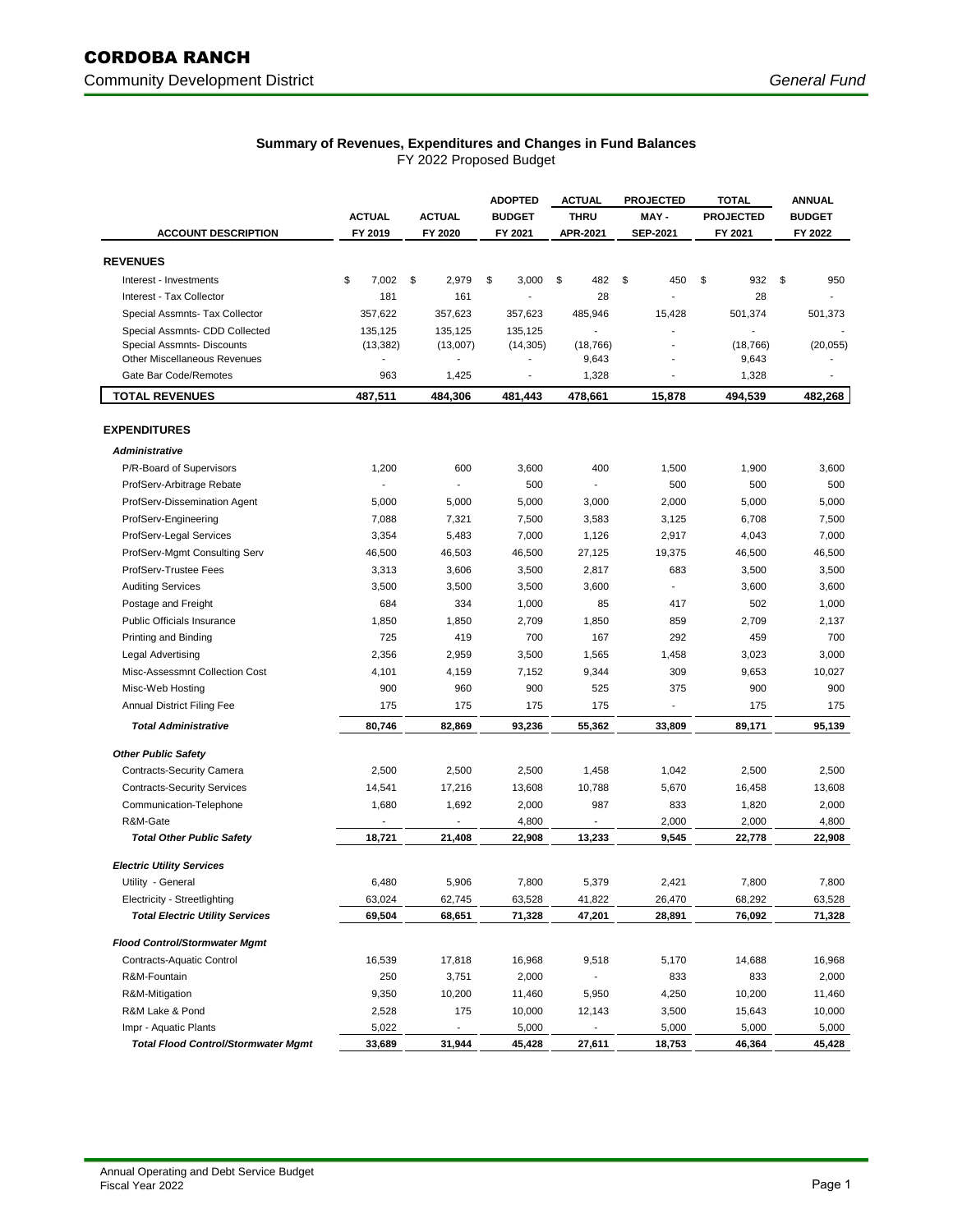# CORDOBA RANCH

## **Summary of Revenues, Expenditures and Changes in Fund Balances**

FY 2022 Proposed Budget

|                                             |               |                          | <b>ADOPTED</b> | <b>ACTUAL</b>            | <b>PROJECTED</b>         | <b>TOTAL</b>     | <b>ANNUAL</b> |
|---------------------------------------------|---------------|--------------------------|----------------|--------------------------|--------------------------|------------------|---------------|
|                                             | <b>ACTUAL</b> | <b>ACTUAL</b>            | <b>BUDGET</b>  | <b>THRU</b>              | MAY-                     | <b>PROJECTED</b> | <b>BUDGET</b> |
| <b>ACCOUNT DESCRIPTION</b>                  | FY 2019       | FY 2020                  | FY 2021        | APR-2021                 | <b>SEP-2021</b>          | FY 2021          | FY 2022       |
| Field                                       |               |                          |                |                          |                          |                  |               |
| Contracts-Landscape                         | 114,994       | 114,994                  | 114,994        | 67,080                   | 47,914                   | 114,994          | 114,994       |
| Insurance - Property                        | 1,242         | 1,242                    | 1,891          | 1,572                    | 788                      | 2,360            | 2,596         |
| Insurance - General Liability               | 2,250         | 2,250                    | 3,013          | 2,250                    | 763                      | 3,013            | 4,102         |
| <b>R&amp;M-Entry Feature</b>                |               | $\overline{\phantom{a}}$ | 2,000          | $\overline{\phantom{a}}$ | 833                      | 833              | 2,000         |
| R&M-Irrigation                              | 7,410         | 1,978                    | 9,000          | 1,617                    | 3,750                    | 5,367            | 9,000         |
| <b>R&amp;M-Pest Control</b>                 | 2,649         | 520                      | 4,200          | 1,040                    | 1,750                    | 2,790            | 4,200         |
| R&M-Plant Replacement                       |               | 13,281                   | 20,000         | 7,099                    | 8,333                    | 15,432           | 20,000        |
| R&M-Well Maintenance                        |               | $\overline{a}$           | 5,000          | $\overline{\phantom{a}}$ | 2,083                    | 2,083            | 5,000         |
| R&M-Annuals                                 | 14,018        | 18,690                   | 19,000         | 9,345                    | 7,917                    | 17,262           | 19,000        |
| R&M-Mulch                                   | 14,700        | ÷,                       | 15,550         | 9,996                    | 6,479                    | 16,475           | 15,550        |
| Misc-Contingency                            |               | 8,993                    | 3,341          | 1,008                    | 720                      | 1,728            | 469           |
| Holiday Lighting & Decorations              | 2,500         | 2,500                    | 2,500          | 2,500                    |                          | 2,500            | 2,500         |
| Op Supplies - Fertilizer                    | 2,888         | 3,842                    | 7,800          | 2,992                    | 3,250                    | 6,242            | 7,800         |
| <b>Capital Reserves</b>                     |               |                          | 23,454         |                          |                          |                  | 23,454        |
| <b>Total Field</b>                          | 162,651       | 168,290                  | 231,743        | 106,499                  | 84,581                   | 191,080          | 230,665       |
| <b>Parks and Recreation - General</b>       |               |                          |                |                          |                          |                  |               |
| ProfServ-Wildlife Management Service        | 19.510        | 17,170                   | 16,800         | 9,970                    | 7,000                    | 16,970           | 16,800        |
| <b>Miscellaneous Services</b>               |               | 6,144                    |                | $\blacksquare$           | $\overline{\phantom{a}}$ | ÷,               |               |
| <b>Total Parks and Recreation - General</b> | 35,559        | 23,314                   | 16,800         | 9,970                    | 7,000                    | 16,970           | 16,800        |
| <b>TOTAL EXPENDITURES &amp; RESERVES</b>    | 400,870       | 396,476                  | 481,443        | 259,876                  | 182,579                  | 442,455          | 482,268       |
| Excess (deficiency) of revenues             |               |                          |                |                          |                          |                  |               |
| Over (under) expenditures                   | 86,641        | 87,830                   |                | 218,785                  | (166, 701)               | (52,084)         |               |
|                                             |               |                          |                |                          |                          |                  |               |
| <b>OTHER FINANCING SOURCES (USES)</b>       |               |                          |                |                          |                          |                  |               |
| Interfund Transfer - In                     | 120,128       |                          |                |                          |                          |                  |               |
| Contribution to (Use of) Fund Balance       |               |                          |                |                          |                          |                  |               |
| <b>TOTAL OTHER SOURCES (USES)</b>           | 120,128       | $\overline{a}$           | $\overline{a}$ |                          |                          |                  |               |
| Net change in fund balance                  | 206,769       | 87,830                   | $\blacksquare$ | 218,785                  | (166, 701)               | (52,084)         |               |
| <b>FUND BALANCE, BEGINNING</b>              | 265,886       | 472,655                  | 560,484        | 560,484                  |                          | 560,484          | 508,400       |
| <b>FUND BALANCE, ENDING</b>                 | \$472,655     | \$<br>560,485            | \$<br>560,484  | \$779,269                | \$<br>(166, 701)         | \$<br>508,400    | \$<br>508,400 |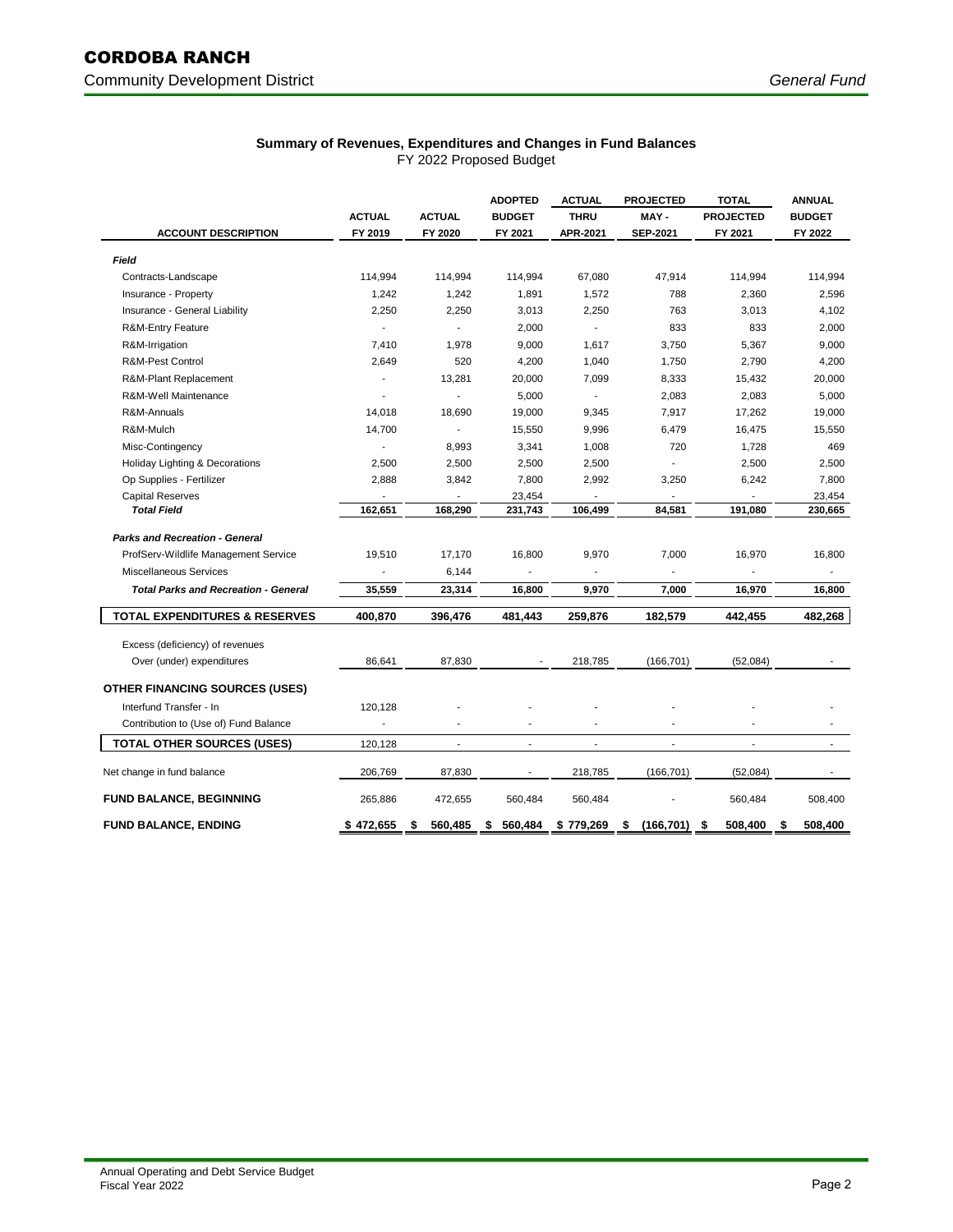Community Development District

## **Exhibit "A"**

## Allocation of Fund Balances

## **AVAILABLE FUNDS**

|                                               | Amount        |
|-----------------------------------------------|---------------|
| Beginning Fund Balance - Fiscal Year 2022     | \$<br>508,400 |
| Net Change in Fund Balance - Fiscal Year 2022 |               |
| Reserves - Fiscal Year 2022                   | 23.454        |
| Total Funds Available (Estimated) - 9/30/2022 | 531,854       |
|                                               |               |

## **ALLOCATION OF AVAILABLE FUNDS**

| <b>Assigned Fund Balance</b>                               |          |                          |
|------------------------------------------------------------|----------|--------------------------|
| <b>Operating Reserve - First Quarter Operating Capital</b> |          | $114,704$ <sup>(1)</sup> |
| Reserve Previous Years                                     | 219,985  |                          |
| Capital Reserve FY 2021                                    | 23,454   |                          |
| Capital Reserve FY 2022                                    | 23,454   | 266,893                  |
|                                                            | Subtotal | 381,597                  |
| <b>Total Allocation of Available Funds</b>                 |          | 381,597                  |
| <b>Total Unassigned (undesignated) Cash</b>                |          | 150.258                  |

## **Notes**

(1) Represents approximately 3 months of operating expenditures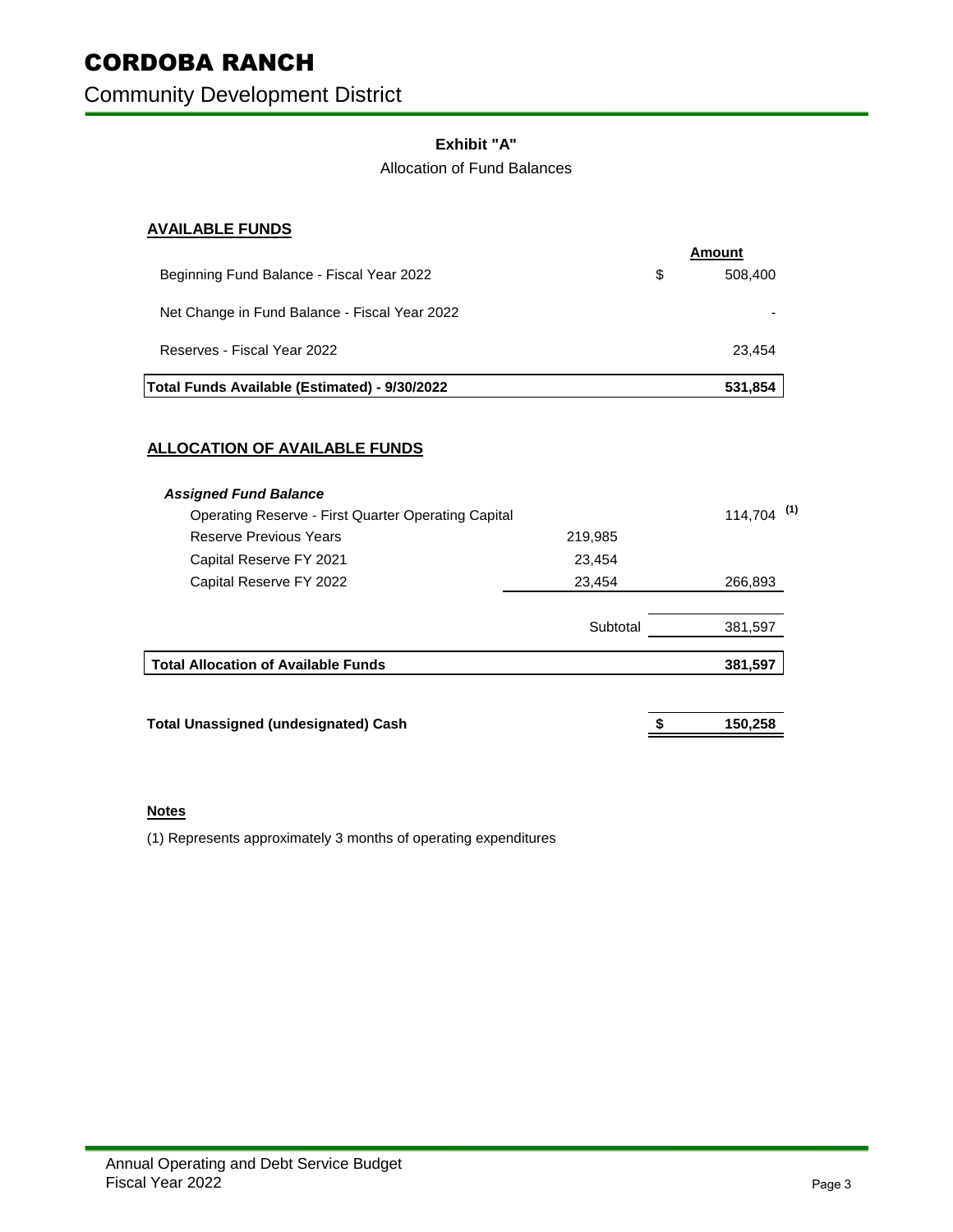Fiscal Year 2022

### **REVENUES**

### **Interest-Investments**

The District earns interest on the monthly average collected balance for their operating account.

### **Special Assessments-Tax Collector**

 The District will levy a Non-Ad Valorem assessment on all the assessable property within the District in order to pay for the operating expenditures during the Fiscal Year.

### **Special Assessments-Discounts**

 Per Section 197.162, Florida Statutes, discounts are allowed for early payment of assessments. The budgeted amount for the fiscal year is calculated at 4% of the anticipated Non-Ad Valorem assessments.

### **EXPENDITURES**

### **Administrative**

### **P/R-Board of Supervisors**

 Chapter 190 of the Florida Statutes allows for members of the Board of Supervisors to be compensated \$200 per meeting at which they are in attendance. The amount for the Fiscal Year is based upon all supervisors attending all of the meetings.

### **Professional Services - Arbitrage Rebate Calculation**

 The District has a proposal with a company who specializes to calculate the District's Arbitrage Rebate Liability on the Series of Benefit Special Assessment Bonds. The budgeted amount for the fiscal year is based on standard fees charged for this service.

### **Professional Services - Dissemination Agent**

 The District is required by the Securities and Exchange Commission to comply with Rule 15c2-12(b)-(5), which relates to additional reporting requirements for unrelated bond issues. The budgeted amount for the fiscal year is based on standard fees charged for this service.

### **Professional Services-Engineering**

 The District's engineer provides general engineering services to the District, i.e. attendance and preparation for monthly board meetings when requested, review of invoices, and other specifically requested assignments.

### **Professional Services-Legal Services**

 The District's Attorney provides general legal services to the District, i.e., attendance and preparation for monthly Board meetings, review of contracts, review of agreements and resolutions, and other research as directed or requested by the Board of Supervisors and the District Manager.

### **Professional Services-Management Consulting Services**

 The District receives Management, Accounting, Assessment and Administrative services as part of a Management Agreement with Inframark - Infrastructure Management Services.

### **Professional Services – Trustee Fees**

 The District issued this Series of 2021 Capital Improvement Revenue Bonds that are deposited with a Trustee to handle all trustee matters. The annual trustee fee is based on standard fees charged plus any out-of-pocket expenses.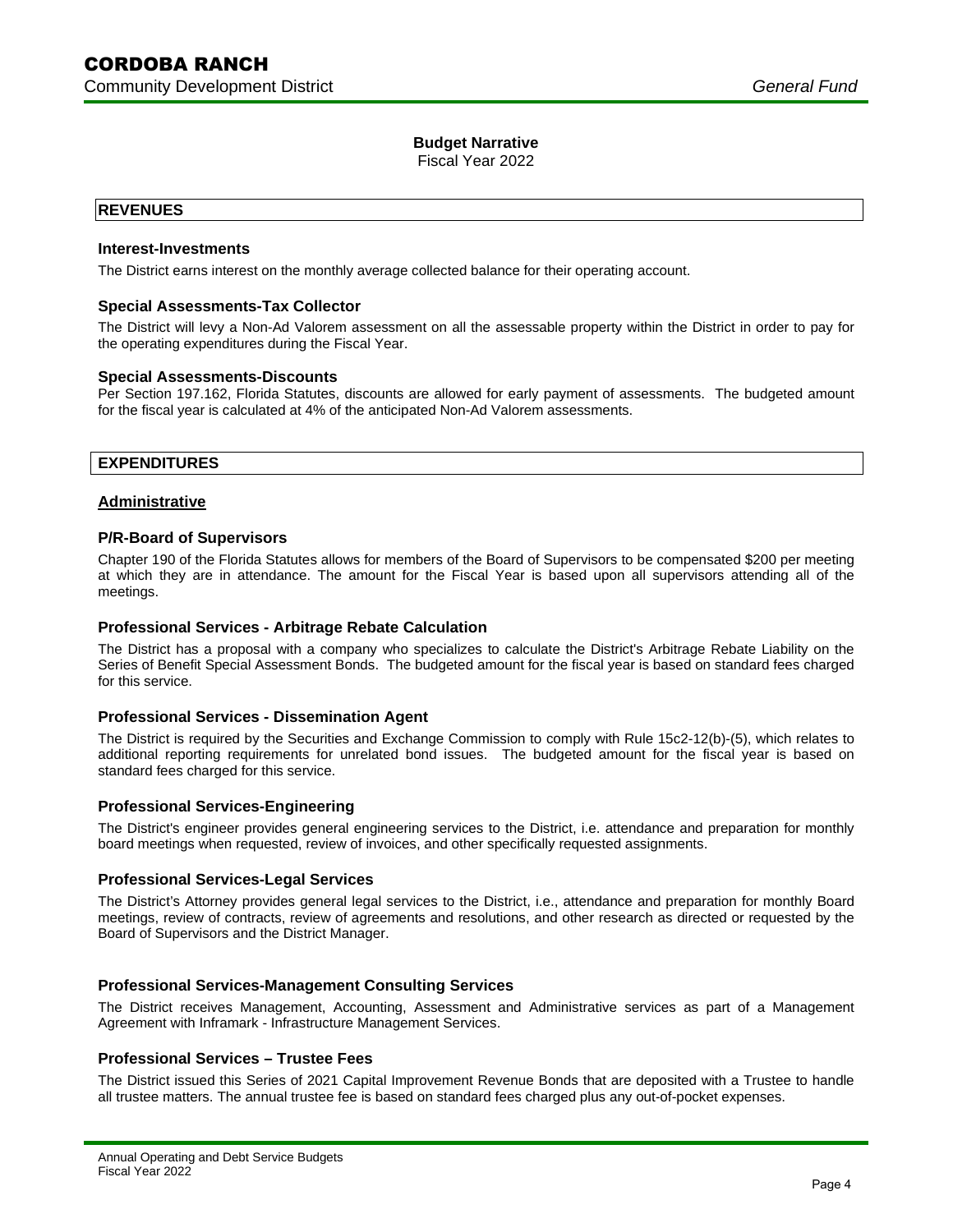Fiscal Year 2022

## **EXPENDITURES**

### **Administrative** (continued)

### **Auditing Services**

 The District is required to conduct an annual audit of its financial records by an Independent Certified Public Accounting Firm. The budgeted amount for the fiscal year is based on the engagement letter from Grau not to exceed \$3,500.

### **Postage and Freight**

 Actual postage and/or freight used for District mailings including agenda packages, vendor checks and other correspondence.

### **Public Official Insurance**

 The District's Public Officials Liability Insurance policy is with Florida Insurance Alliance Inc. They specialize in providing insurance coverage to governmental agencies. The budgeted amount allows for a projected increase in the premium.

### **Printing and Binding**

Copies used in the preparation of agenda packages, required mailings, and other special projects.

### **Legal Advertising**

 The District is required to advertise various notices for monthly Board meetings and other public hearings in a newspaper of general circulation.

### **Miscellaneous-Assessment Collection Costs**

 The District reimburses the Pasco County Tax Collector for her or his necessary administrative costs. Per the Florida Statutes, administrative costs shall include, but not be limited to, those costs associated with personnel, forms, supplies, data processing, computer equipment, postage, and programming. The District also compensates the Tax Collector for the actual cost of collection or 2% on the amount of special assessments collected and remitted, whichever is greater. The fiscal year budget for collection costs is based on a maximum of 2% of the anticipated Non-Ad Valorem assessment collections.

### **Miscellaneous-Web Hosting**

 The District is mandated to post on the internet the approved and adopted budgets, minutes, and audits per State requirements.

### **Annual District Filing Fee**

The District is required to pay an annual fee of \$175 to the Department of Community Affairs.

### **Other Public Safety**

### **Contracts- Security Camera**

The District has a contract with Envera Systems Inc. for monitoring the security cameras and maintenance

### **Contracts- Security Service**

 The District has a contract with Envera Systems Inc. for monitoring the security access and additional patrol by the Sheriff's Office on an as needed basis.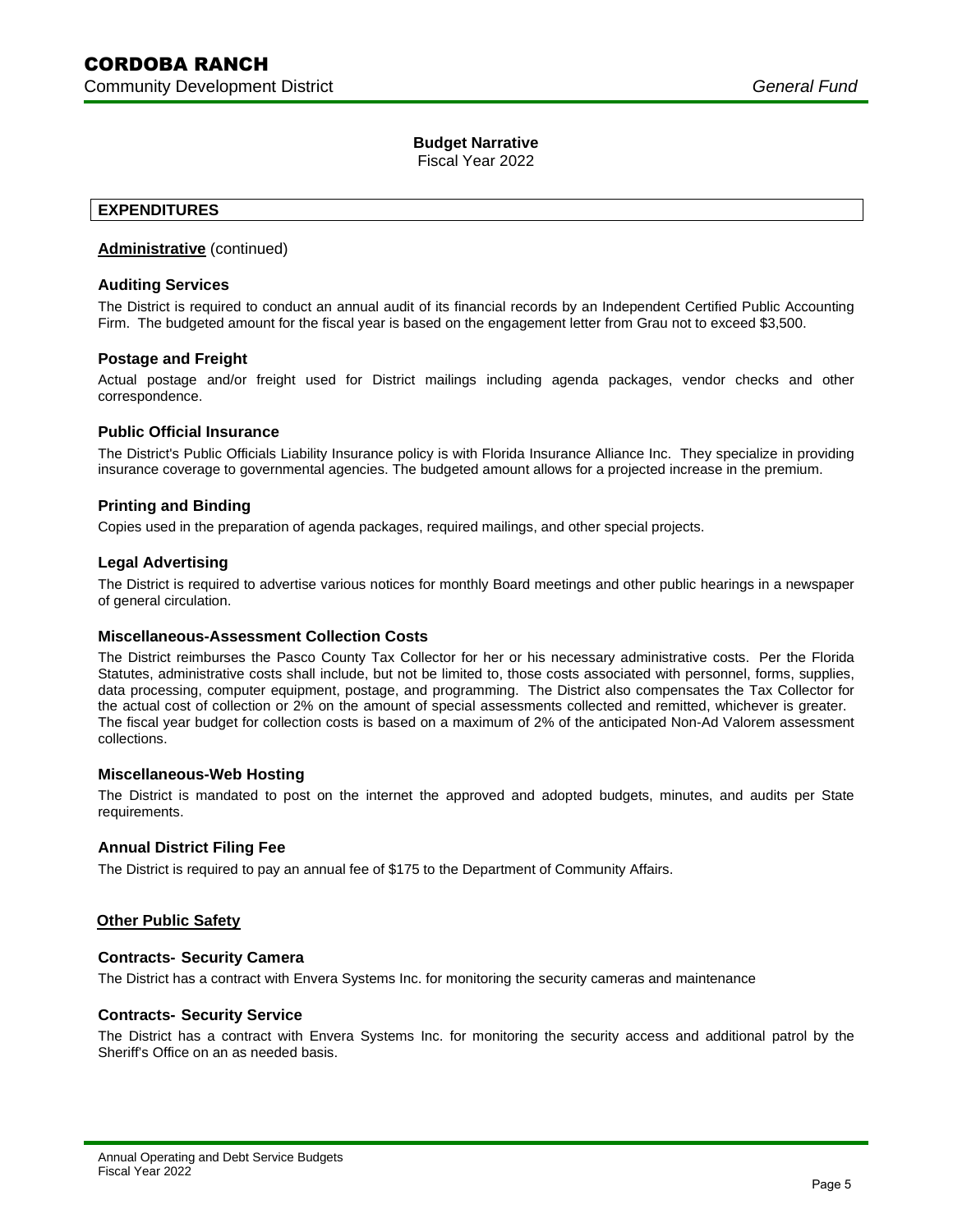Fiscal Year 2022

## **EXPENDITURES**

### **Communication-Telephone**

This is for the gate telephone usage by the District with Frontier.

### **R&M-Gate**

.

This includes the repairs and maintenance of the Districts Gate.

## **Electric Utility Services**

### **Utility-General**

This is for the electric utility services for the irrigation timers, lift station pumps, fountains, etc.

### **Electricity-Streetlighting**

This is for the electric for the streetlights.

# **Flood Control/ Stormwater Management Contracts-Aquatic Control**

### **Contracts-Aquatic Control**

The District has a contract for the monthly care and maintenance of the lakes and ponds with Aquagenix.

### **R&M-Fountain**

This is for the repairs and maintenance of the fountains throughout the Parks and Recreational areas.

### **R&M-Mitigation**

This is for monitoring the water level and vegetation of the lakes and wetland of the District.

### **R&M-Lake & Pond**

This is for any maintenance required for the lakes and Ponds of the District.

### **Impr - Aquatic Plants**

This is for any improvement required for the aquatic plants of the District.

### **Contracts-Landscape**

 The District currently has a contract with Vivicon for landscaping that includes general mowing, edging and monthly maintenance.

### **Field**

### **Insurance – Property**

This is for the property insurance for the items owned by the District.

### **Insurance – General Liability**

This is for the general liability insurance for the items owned by the District.

### **R&M-Entry Feature**

This is for the repairs and maintenance of the entry monuments and fencing.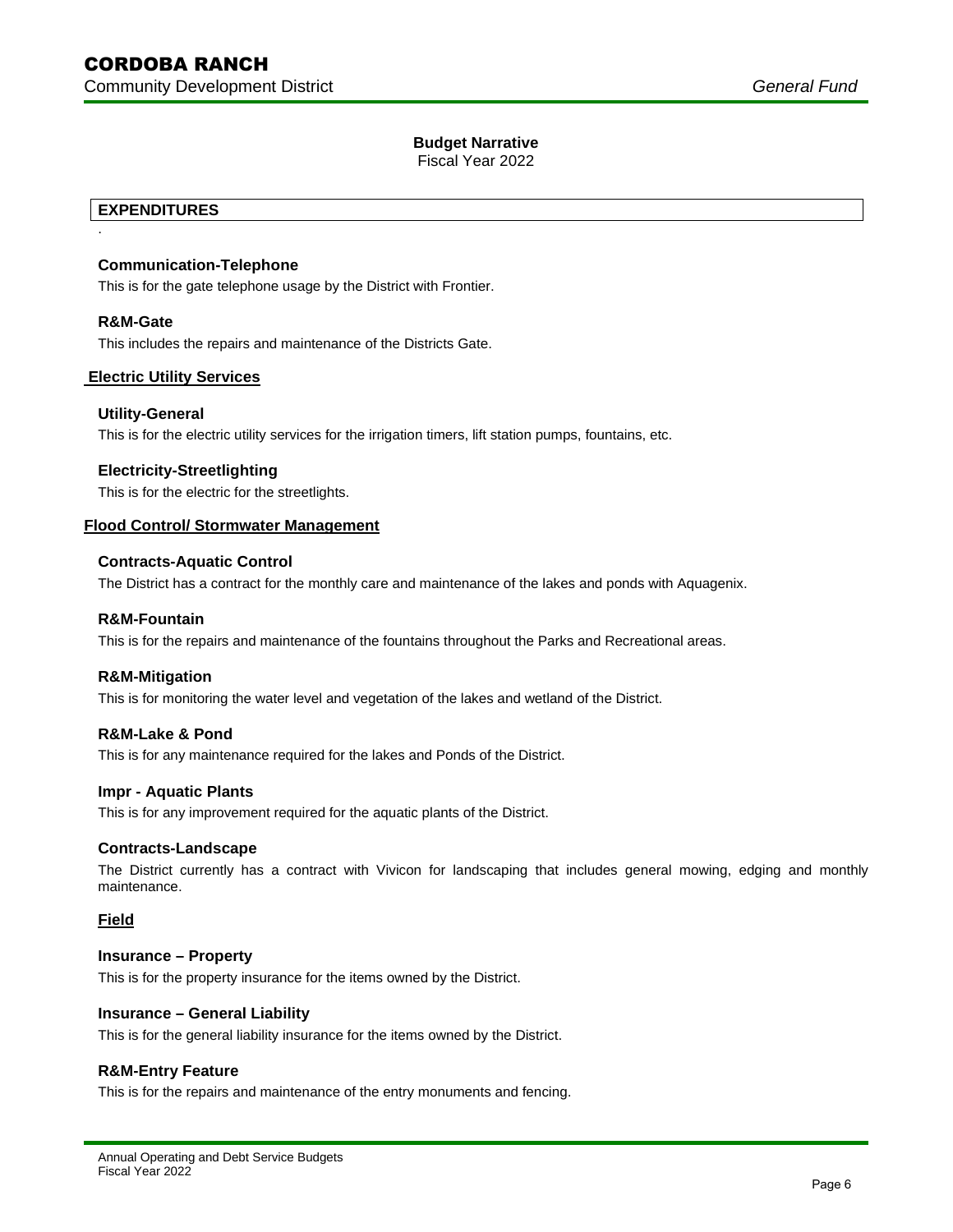Fiscal Year 2022

# **EXPENDITURES R&M-Irrigation**

This is for the repairs and maintenance of the irrigation system of the District.

## **R&M-Pest Control**

This is for pest control and ant treatments in the District.

### **R&M-Plant Replacement**

This is for the landscape replacement including turf, trees, shrubs, etc. around the District.

### **R&M-Well Maintenance**

This is for well maintenance throughout the District.

### **R&M-Annuals**

This is for the installation of the annual flowers around the District.

#### **R&M-Mulch** This is for mulch installation throughout the District.

 **Misc-Contingency** This is for unbudgeted miscellaneous expenses.

### **Holiday Lighting & Decorations**

This is for the decorations that will be displayed around the District during the Holidays.

### **Op Supplies - Fertilizer**

This includes fertilizer and miscellaneous supplies needed for the District.

### **Capital Reserves**

This is capital reserves for any expenses that may arise around the District.

### **Parks and Recreation**

### **ProfServ-Wildlife Management Service**

Hog removal services by Jerry Richardson for \$1,400 per month.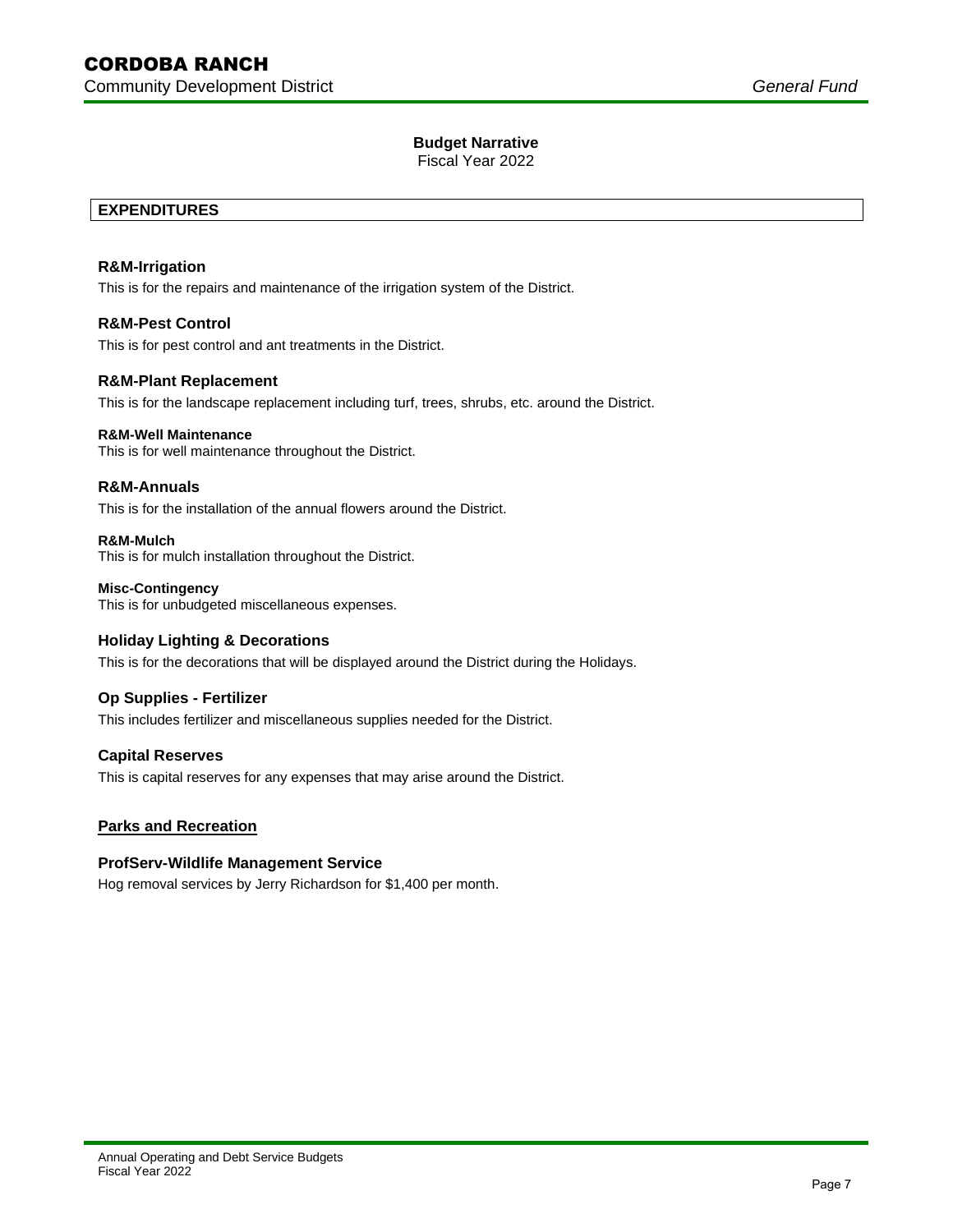## Cordoba Ranch

Community Development District

# **Debt Service Budget**

Fiscal Year 2022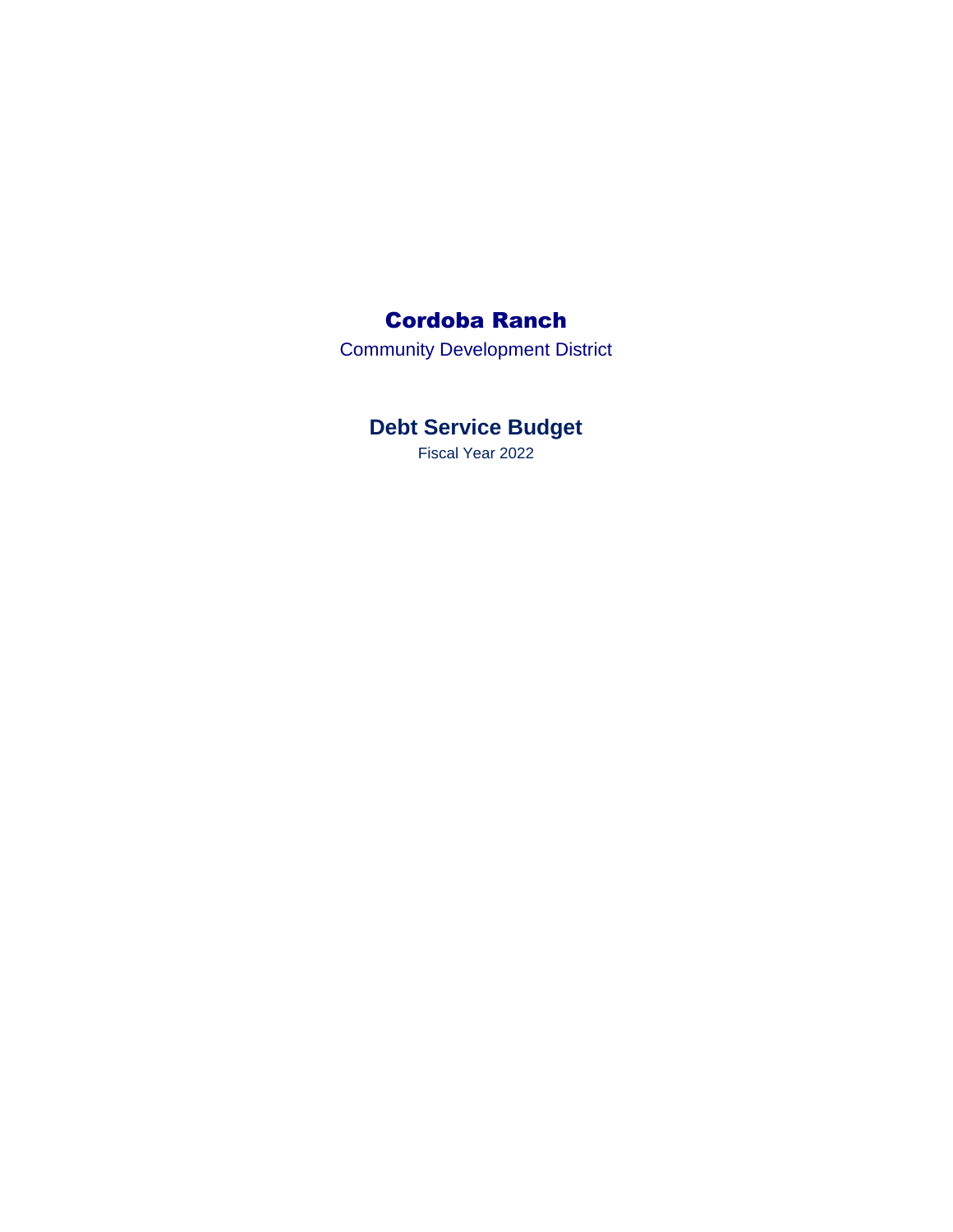### **Summary of Revenues, Expenditures and Changes in Fund Balances**  FY 2022 Proposed Budget

|                                       |               |                          |    |                | <b>ADOPTED</b><br><b>BUDGET</b> |                          | <b>ACTUAL</b><br><b>THRU</b> |                | <b>PROJECTED</b><br>MAY- |                 | <b>TOTAL</b> |                          | <b>ANNUAL</b> |           |
|---------------------------------------|---------------|--------------------------|----|----------------|---------------------------------|--------------------------|------------------------------|----------------|--------------------------|-----------------|--------------|--------------------------|---------------|-----------|
|                                       | <b>ACTUAL</b> |                          |    | <b>ACTUAL</b>  |                                 |                          |                              |                |                          |                 |              | <b>PROJECTED</b>         | <b>BUDGET</b> |           |
| <b>ACCOUNT DESCRIPTION</b>            |               | FY 2019                  |    | FY 2020        |                                 | FY 2021                  |                              | APR-2021       |                          | <b>SEP-2021</b> |              | FY 2021                  | FY 2022       |           |
| <b>REVENUES</b>                       |               |                          |    |                |                                 |                          |                              |                |                          |                 |              |                          |               |           |
| Interest - Investments                | \$            |                          | \$ |                | \$                              |                          | \$                           |                | \$                       | 100             | \$           | 100                      | \$            | 500       |
| Special Assmnts- Tax Collector        |               |                          |    |                |                                 |                          |                              |                |                          | 19,659          |              | 19,659                   |               | 516,569   |
| Special Assmnts- Discounts            |               |                          |    |                |                                 |                          |                              |                |                          | ٠               |              | ÷,                       |               | (20, 663) |
| <b>TOTAL REVENUES</b>                 |               |                          |    |                |                                 |                          |                              |                |                          | 19.759          |              | 19.759                   |               | 496,406   |
| <b>EXPENDITURES</b>                   |               |                          |    |                |                                 |                          |                              |                |                          |                 |              |                          |               |           |
| <b>Administrative</b>                 |               |                          |    |                |                                 |                          |                              |                |                          |                 |              |                          |               |           |
| Misc-Assessmnt Collection Cost        |               |                          |    |                |                                 |                          |                              |                |                          | 393             |              | 393                      |               | 10,331    |
| <b>Total Administrative</b>           |               | $\overline{\phantom{a}}$ |    | ٠              |                                 | $\sim$                   |                              | $\sim$         |                          | 393             |              | 393                      |               | 10,331    |
| <b>Debt Service</b>                   |               |                          |    |                |                                 |                          |                              |                |                          |                 |              |                          |               |           |
| Cost of Issuance                      |               |                          |    |                |                                 |                          |                              | 107,250        |                          |                 |              | 107,250                  |               |           |
| <b>Principal Debt Retirement</b>      |               |                          |    |                |                                 |                          |                              | $\overline{a}$ |                          |                 |              | $\overline{\phantom{a}}$ |               | 305,000   |
| <b>Interest Expense</b>               |               | $\overline{\phantom{a}}$ |    | ٠              |                                 | $\overline{\phantom{a}}$ |                              | $\blacksquare$ |                          | ٠               |              | $\sim$                   |               | 185,584   |
| <b>Total Debt Service</b>             |               | $\blacksquare$           |    | $\blacksquare$ |                                 | $\blacksquare$           |                              | 107,250        |                          | $\overline{a}$  |              | $\blacksquare$           |               | 490,584   |
| <b>TOTAL EXPENDITURES</b>             |               | $\blacksquare$           |    | ÷.             |                                 | $\overline{a}$           |                              | 107,250        |                          | 393             |              | 393                      |               | 500,915   |
| Excess (deficiency) of revenues       |               |                          |    |                |                                 |                          |                              |                |                          |                 |              |                          |               |           |
| Over (under) expenditures             |               |                          |    |                |                                 |                          |                              | (107, 250)     |                          | 19,365          |              | $\overline{\phantom{a}}$ |               | (4,509)   |
| <b>OTHER FINANCING SOURCES (USES)</b> |               |                          |    |                |                                 |                          |                              |                |                          |                 |              |                          |               |           |
| Interfund Transfer - In               |               |                          |    |                |                                 |                          |                              | 325,745        |                          |                 |              | 325,745                  |               |           |
| Contribution to (Use of) Fund Balance |               |                          |    |                |                                 |                          |                              |                |                          |                 |              | $\overline{a}$           |               | (4,509)   |
| <b>TOTAL OTHER SOURCES (USES)</b>     |               |                          |    |                |                                 |                          |                              | 325,745        |                          |                 |              | 325,745                  |               | (4,509)   |
| Net change in fund balance            |               | $\overline{\phantom{a}}$ |    |                |                                 | $\overline{\phantom{a}}$ |                              | 218,495        |                          | 19,365          |              | 325,745                  |               | (4,509)   |
| <b>FUND BALANCE, BEGINNING</b>        |               |                          |    |                |                                 |                          |                              | $\mathbf{1}$   |                          |                 |              | 1                        |               | 325,746   |
| <b>FUND BALANCE, ENDING</b>           | \$            |                          | \$ |                | \$                              | $\blacksquare$           | \$                           | 218,496        | \$                       | 19,365          | \$           | 325,746                  | \$            | 321,237   |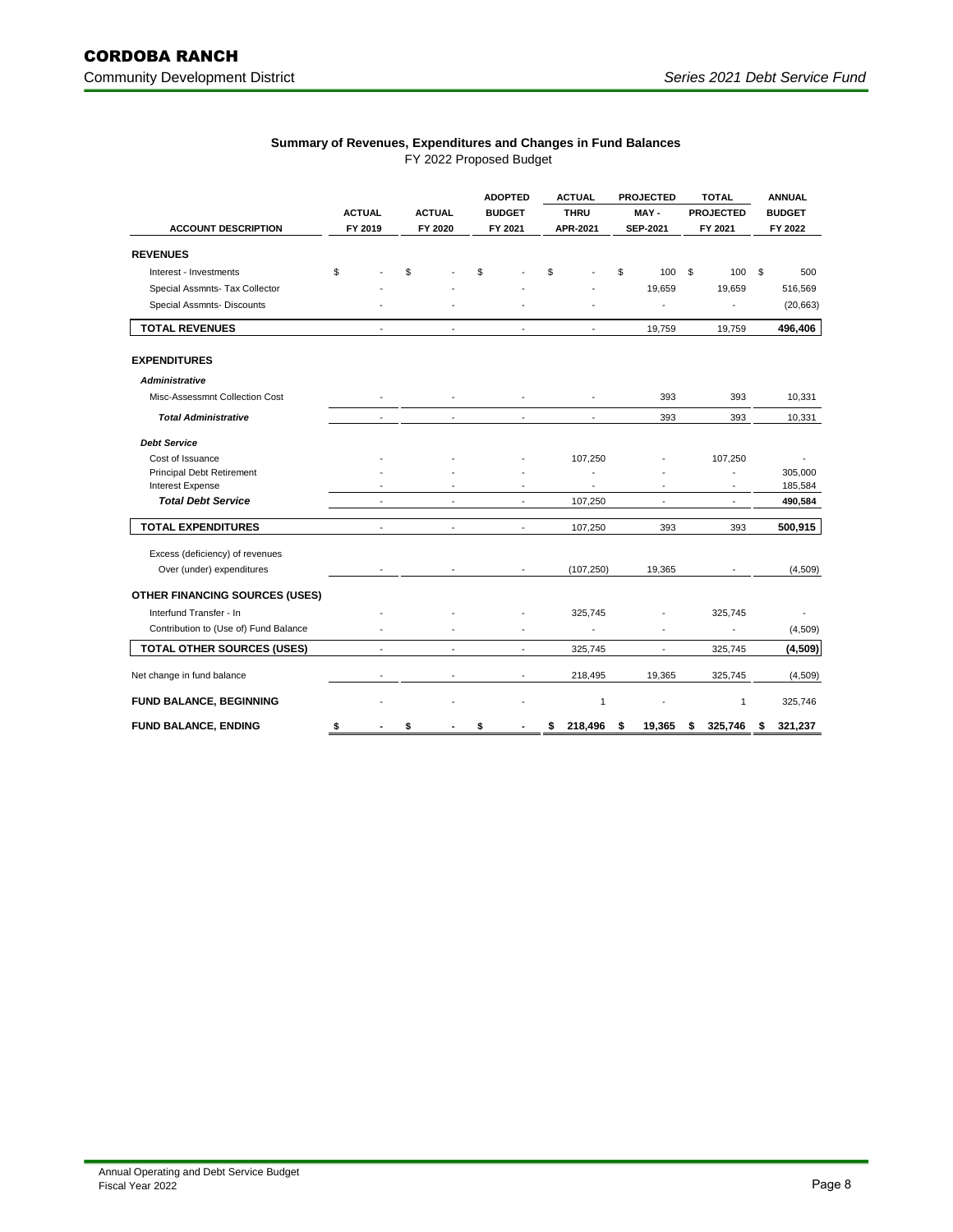## Community Development District **Series 2021** Debt Service Fund

| Period<br>Ending | Outstanding<br>Balance | Principal | Extraordinary<br>Redemption | Coupon | Interest |           | Debt Service | <b>Annual Debt Service</b> |
|------------------|------------------------|-----------|-----------------------------|--------|----------|-----------|--------------|----------------------------|
| 11/1/2021        | 6,135,000              |           |                             |        |          | 93,559    | 93,559       |                            |
| 5/1/2022         | 6,135,000              | 305,000   |                             |        | 3.000%   | 92,025    | 397,025      | 490,584                    |
| 11/1/2022        | 5,830,000              |           |                             |        |          | 87,450    | 87,450       |                            |
| 5/1/2023         | 5,830,000              | 315,000   |                             |        | 3.000%   | 87,450    | 402,450      | 489,900                    |
| 11/1/2023        | 5,515,000              |           |                             |        |          | 82,725    | 82,725       |                            |
| 5/1/2024         | 5,515,000              | 325,000   |                             |        | 3.000%   | 82,725    | 407,725      | 490,450                    |
| 11/1/2024        | 5,190,000              |           |                             |        |          | 77,850    | 77,850       |                            |
| 5/1/2025         | 5,190,000              | 330,000   |                             |        | 3.000%   | 77,850    | 407,850      | 485,700                    |
| 11/1/2025        | 4,860,000              |           |                             |        |          | 72,900    | 72,900       |                            |
| 5/1/2026         | 4,860,000              | 340,000   |                             |        | 3.000%   | 72,900    | 412,900      | 485,800                    |
| 11/1/2026        | 4,520,000              |           |                             |        |          | 67,800    | 67,800       |                            |
| 5/1/2027         | 4,520,000              | 355,000   |                             |        | 3.000%   | 67,800    | 422,800      | 490,600                    |
| 11/1/2027        | 4,165,000              |           |                             |        |          | 62,475    | 62,475       |                            |
| 5/1/2028         | 4,165,000              | 360,000   |                             |        | 3.000%   | 62,475    | 422,475      | 484,950                    |
| 11/1/2028        | 3,805,000              |           |                             |        |          | 57,075    | 57,075       |                            |
| 5/1/2029         | 3,805,000              | 375,000   |                             |        | 3.000%   | 57,075    | 432,075      | 489,150                    |
| 11/1/2029        | 3,430,000              |           |                             |        |          | 51,450    | 51,450       |                            |
| 5/1/2030         | 3,430,000              | 385,000   |                             |        | 3.000%   | 51,450    | 436,450      | 487,900                    |
| 11/1/2030        | 3,045,000              |           |                             |        |          | 45,675    | 45,675       |                            |
| 5/1/2031         | 3,045,000              | 400,000   |                             |        | 3.000%   | 45,675    | 445,675      | 491,350                    |
| 11/1/2031        | 2,645,000              |           |                             |        |          | 39,675    | 39,675       |                            |
| 5/1/2032         | 2,645,000              | 410,000   |                             |        | 3.000%   | 39,675    | 449,675      | 489,350                    |
| 11/1/2032        | 2,235,000              |           |                             |        |          | 33,525    | 33,525       |                            |
| 5/1/2033         | 2,235,000              | 420,000   |                             |        | 3.000%   | 33,525    | 453,525      | 487,050                    |
| 11/1/2033        | 1,815,000              |           |                             |        |          | 27,225    | 27,225       |                            |
| 5/1/2034         | 1,815,000              | 435,000   |                             |        | 3.000%   | 27,225    | 462,225      | 489,450                    |
| 11/1/2034        | 1,380,000              |           |                             |        |          | 20,700    | 20,700       |                            |
| 5/1/2035         | 1,380,000              | 450,000   |                             |        | 3.000%   | 20,700    | 470,700      | 491,400                    |
| 11/1/2035        | 930,000                |           |                             |        |          | 13,950    | 13,950       |                            |
| 5/1/2036         | 930,000                | 460,000   |                             |        | 3.000%   | 13,950    | 473,950      | 487,900                    |
| 11/1/2036        | 470,000                |           |                             |        |          | 7,050     | 7,050        |                            |
| 5/1/2037         | 470,000                | 470,000   |                             |        | 3.000%   | 7,050     | 477,050      | 484,100                    |
|                  |                        | 6,135,000 |                             |        |          | 1,680,634 | 7,815,634    | 7,815,634                  |

## AMORTIZATION SCHEDULE

## Capital Improvement Revenue Refunding Bonds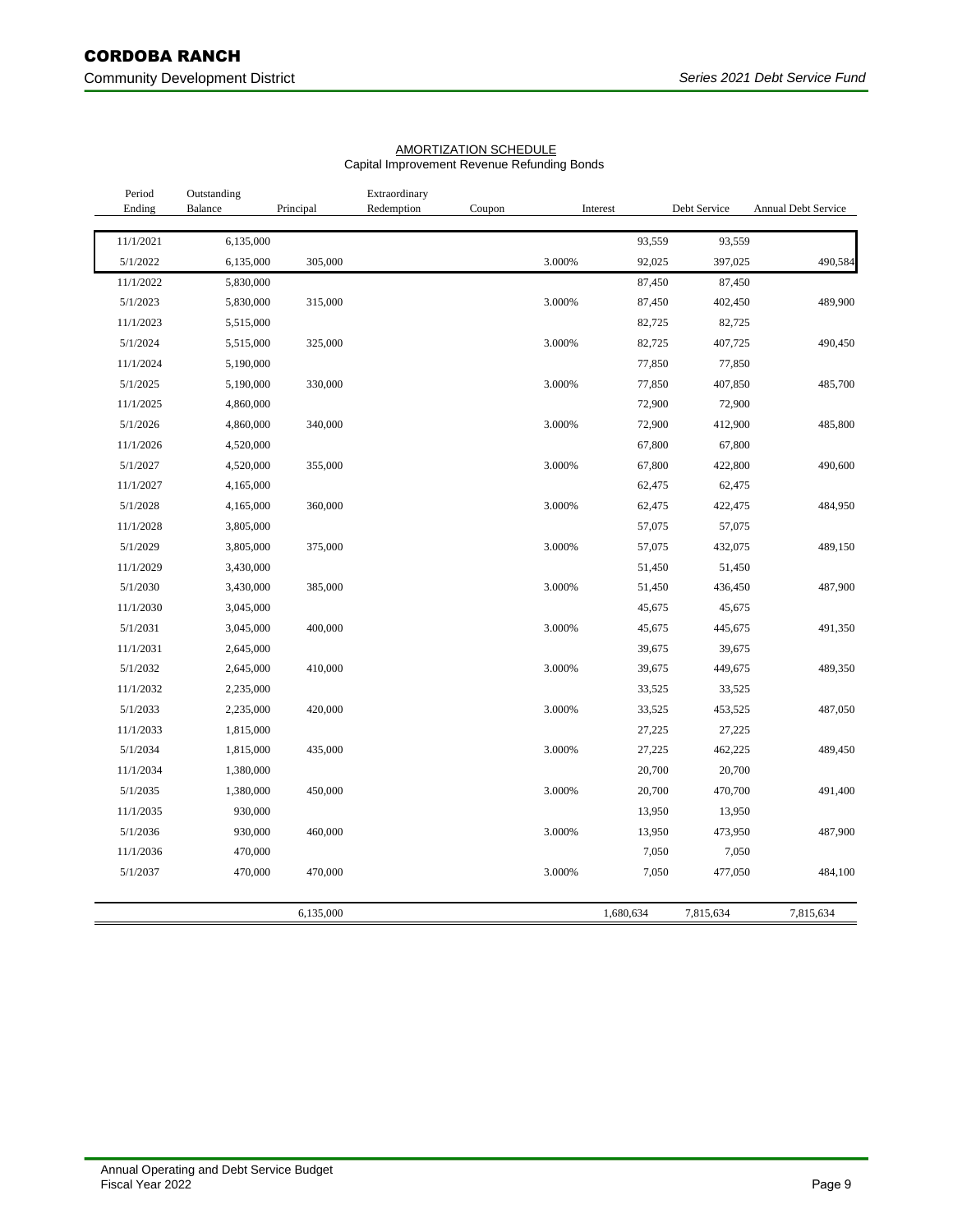Fiscal Year 2022

## **REVENUES**

### **Interest-Investments**

The District earns interest income on its trust accounts with US Bank.

### **Special Assessments-Tax Collector**

 The District will levy a Non-Ad Valorem assessment on all the assessable property within the District in order to pay for the debt service expenditures during the Fiscal Year.

### **Special Assessments-Discounts**

 Per Section 197.162, Florida Statutes, discounts are allowed for early payment of assessments. The budgeted amount for the fiscal year is calculated at 4% of the anticipated Non-Ad Valorem assessments.

## **EXPENDITURES**

### Expenditures - Administrative

## **Miscellaneous-Assessment Collection Cost**

 The District reimburses the St. Johns County Tax Collector for necessary administrative costs. Per the Florida Statutes, administrative costs shall include, but not be limited to, those costs associated with personnel, forms, supplies, data processing, computer equipment, postage, and programming. The District compensates the Tax Collector for the actual cost of collection or 2% on the amount of special assessments collected and remitted, whichever is greater. The fiscal year budget is based on a maximum of 2% of the anticipated assessment collections.

## Expenditures – Debt Service

### **Debt Retirement**

The District pays regular principal payments annually to pay down/retire the debt.

### **Interest Expense**

The District pays interest expense on the debt twice during the year.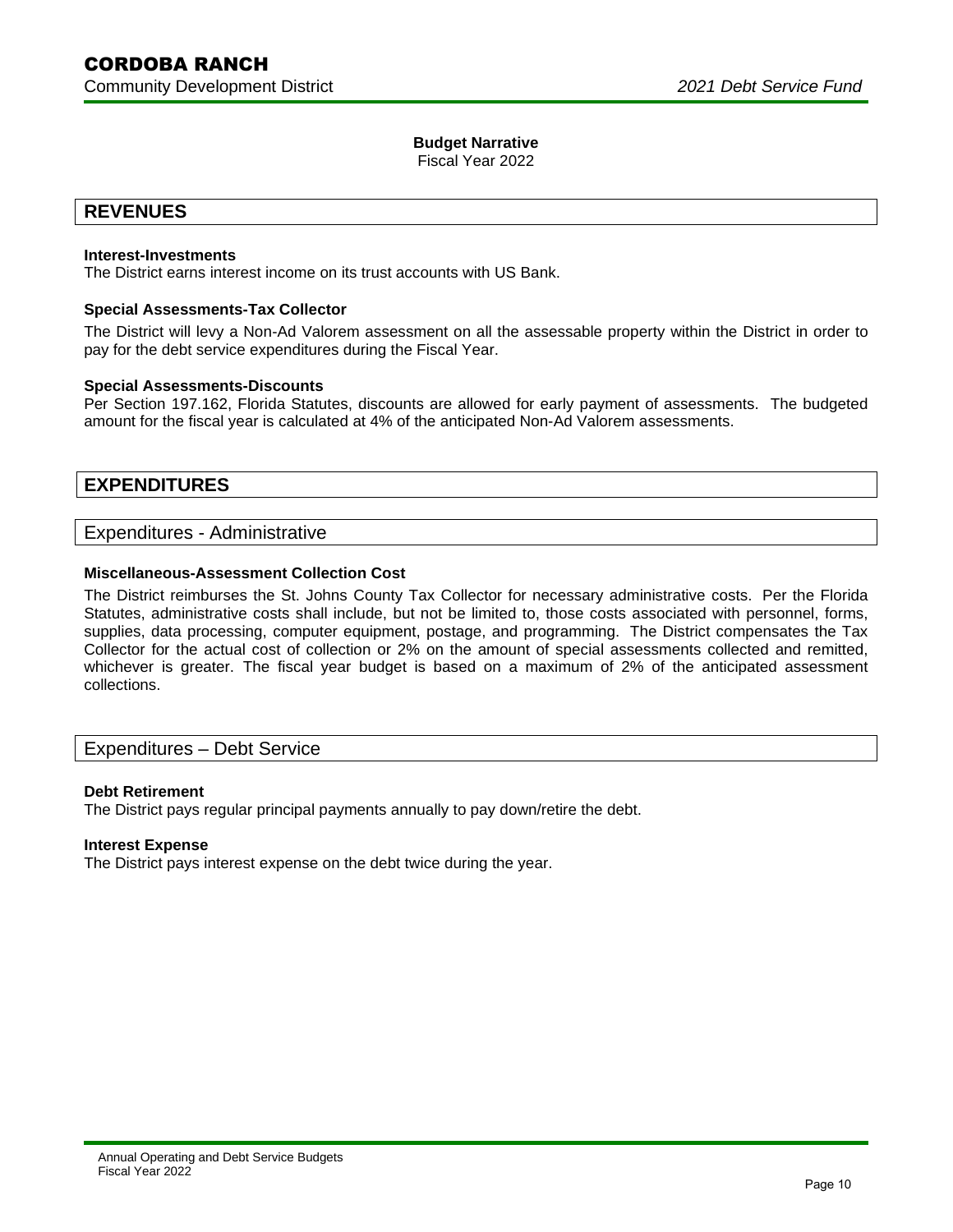## Cordoba Ranch

Community Development District

# **Supporting Budget Schedules**

Fiscal Year 2022